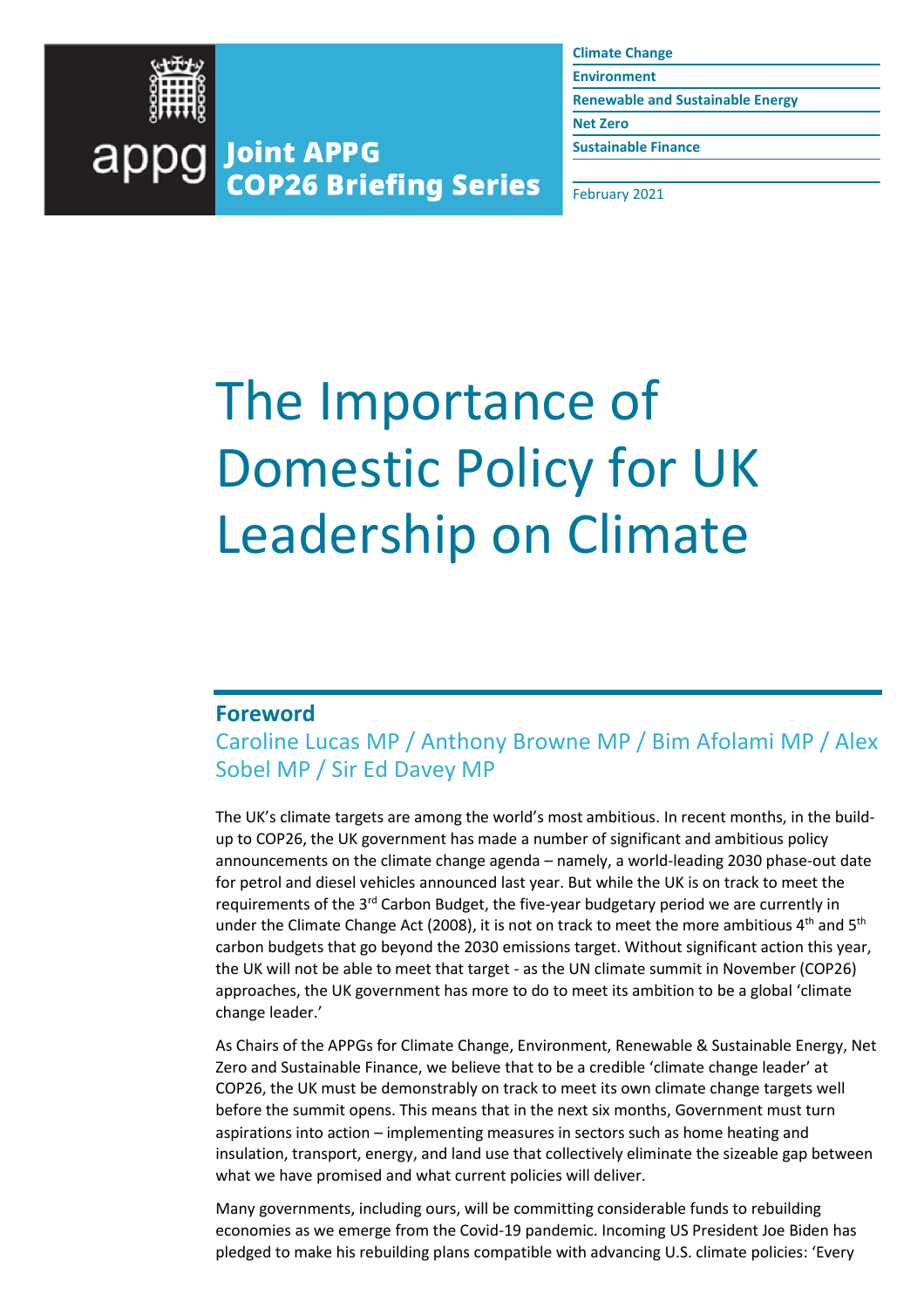dollar spend towards rebuilding… will be used to prevent, reduce and withstand a changing climate.' The EU will spend at least 30% of its €750bn rebuilding budget on measures that also reduce emissions, and make sure that the remainder does not increase them. We believe that to be credible hosts of COP26, the UK must make similar new funding commitments for its own Covid recovery spending, ensuring that this is a moment from which we truly 'build back better.'

2021 offers the UK an opportunity – and, indeed, as hosts of COP26, a responsibility – to show international leadership in ambitious policy making on climate, particularly given its trackrecord in setting the global agenda on these issues. But it can only do so if it continues to build on policy commitments, urgently translate them into action, and demonstrate decisive, credible leadership at home.

## **The UK Policy Challenge**

In 2019 the UK became the first major economy to put a target of reaching net zero emissions into national legislation, with a 2050 end date. Last year government upgraded its target for 2030, pledging a 68% cut (from 1990 levels). Both targets are among the world's most ambitious. But despite recent announcements such as the Prime Minister's recent 'Ten-Point Plan', there remains a significant policy gap; Green Alliance calculates that policies enacted in 2020 only cut the gap between target and trajectory by 23%.

The Ten-point Plan constitutes the main roadmap for navigating the transition to net zero emissions by 2050 through a 'Green Industrial Revolution.' <sup>1</sup> Among other measures, it promises:

- innovation in nuclear and hydrogen projects
- £200m of funding for Carbon Capture and Storage (CCS) technology with the aim of establishing two CCS hubs capable of removing 10MtCO2e per year by 2030
- a 2030 phase-out date for sales of new petrol and diesel cars and vans
- £1.3bn for charging infrastructure and expanding plug-in vehicle grants
- an extension of the Green Homes Grant and a target of installing 600,000 heat pumps per year by 2028.

However, many of these measures remain aspirations ('we *aim* to install 600,000 heat pumps') while others such as hydrogen, CCS and nuclear can make only a small dent in emissions over the coming decade. In other key areas such as land use there is an almost total absence of policy to cut emissions. Crucially, there is a lack of long-term strategy and funding for decarbonisation in key areas including transport, buildings and industry. So, it is not clear how the pledged emission reductions will be delivered – in turn, reducing the chances of the UK's self-proclaimed 'climate leadership' resonating at COP26.

The Climate Change Committee, the government's official climate advisers, has outlined how building back from Covid-19 can be a historic turning point in tackling the global climate crisis by using funds to boost low- and zero-carbon sectors, in turn generating more secure jobs.<sup>2</sup> This call has received cross-party support, and been backed up by businesses, NGOs and other civil society groups. The Energy Transitions Commission has pointed out that this period of historically low interest rates is the ideal time to unleash huge investment in renewable energy, while accelerating the phase-out of fossil-fuel car engines and gas boilers will improve air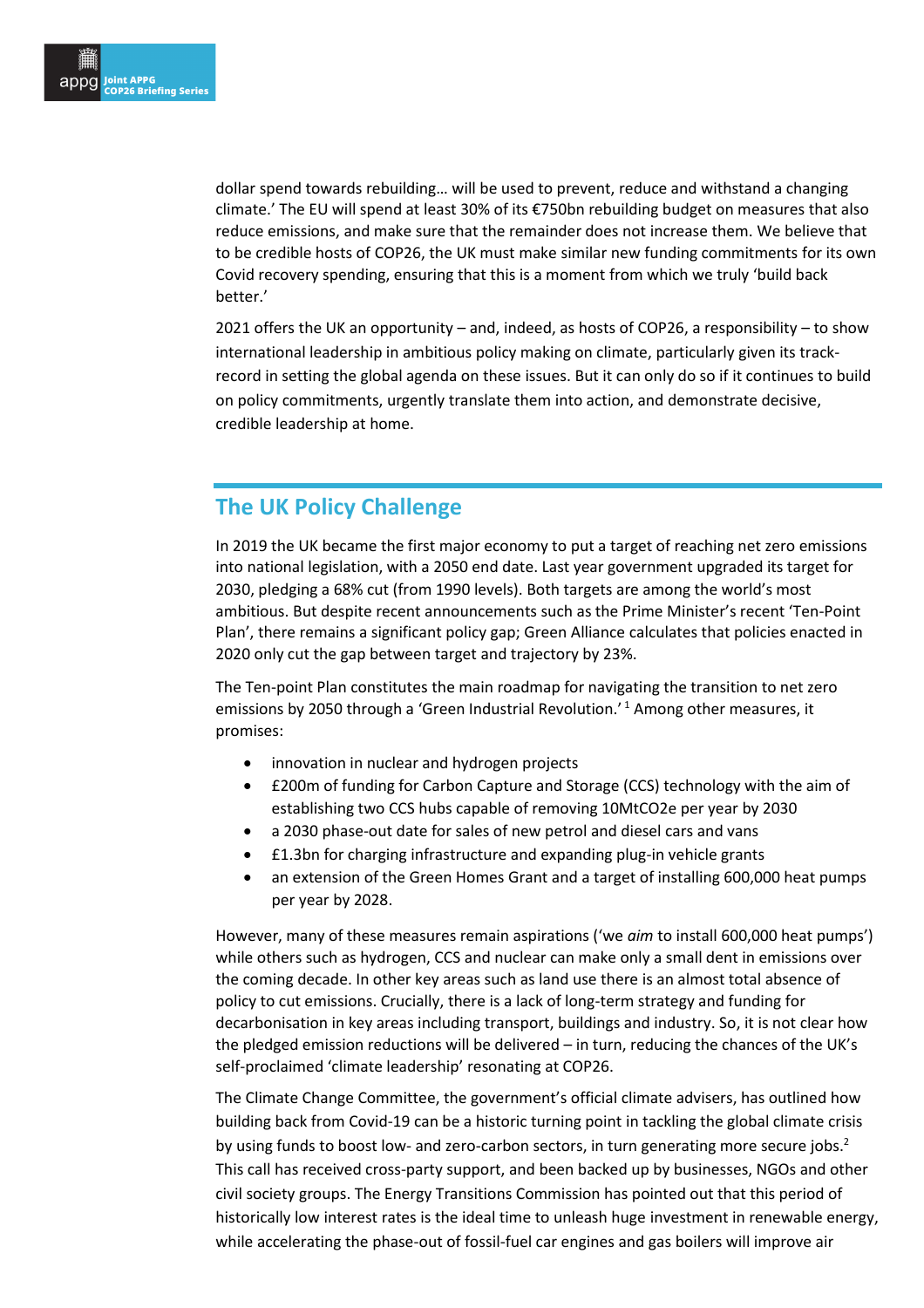quality and, in turn, health. <sup>3</sup> The Confederation of British Industry (CBI) has outlined a roadmap that includes boosting energy efficiency by retrofitting homes and buildings and accelerating the deployment of low carbon electricity generation.<sup>4</sup> Green Alliance's 'blueprint for a resilient economy' report highlights five key priorities.<sup>5</sup>

- 1. Investment in Net Zero infrastructure
- 2. The restoration and protection of nature
- 3. A less wasteful approach to resource use
- 4. Investment in clean air and green spaces
- 5. A commitment to ensure the recovery is fair for everyone

In 2021 the government will publish a Building and Heat Strategy, a Transport Decarbonisation Strategy, a new green Industrial Strategy, and a host of plans for land and agriculture post-Brexit, including a Tree Strategy, a Peat Strategy and a National Food Strategy. Government will also inevitably be making further commitments to supporting businesses through the Covid-19 pandemic and rebuilding economic activity as we emerge.

If enacted in line with a commitment to meet or exceed the 2030 and 2050 climate targets, these measures can play a central role in delivering our climate ambitions – in turn putting the UK in a far stronger position to leverage credible climate leadership in COP26 negotiations and hence drive a strong global deal.

## **Comment Why the UK must act at home to show international climate leadership**

*Dr Joeri Rogelj, Director of Research at the Grantham Institute – Climate Change and Environment, Imperial College London*



The most important goal for COP26 is for all countries to come forward with ambitious new pledges, known as nationally determined contributions (NDCs). These pledges are needed to put the world on track to meet the Paris Agreement. Currently, global emissions in 2030 are still projected to be higher than they are today. Yet global emissions must be roughly halved by 2030 to have a 50% chance of limiting warming to 1.5°C. If, collectively, new pledges do not make a serious dent in global emissions by 2030, COP26 will be considered a debacle.

The UK can take several steps domestically to assert climate leadership internationally, and to encourage new, strengthened pledges. Some steps have already been achieved, others are still for the government to take. The UK's long-term target is ambitious and reaches net zero emissions two decades before a global pathway in line with 1.5°C. Together with the first UK NDC, it aims to present a fair contribution that enables the country's industry to lead a global green transition. Institutionally, having the UK's independent Committee on Climate Change (CCC) provide evidence for policymaking is global best-practice.

**"**<br>The<br>act The UK must embed climate action across all government activities."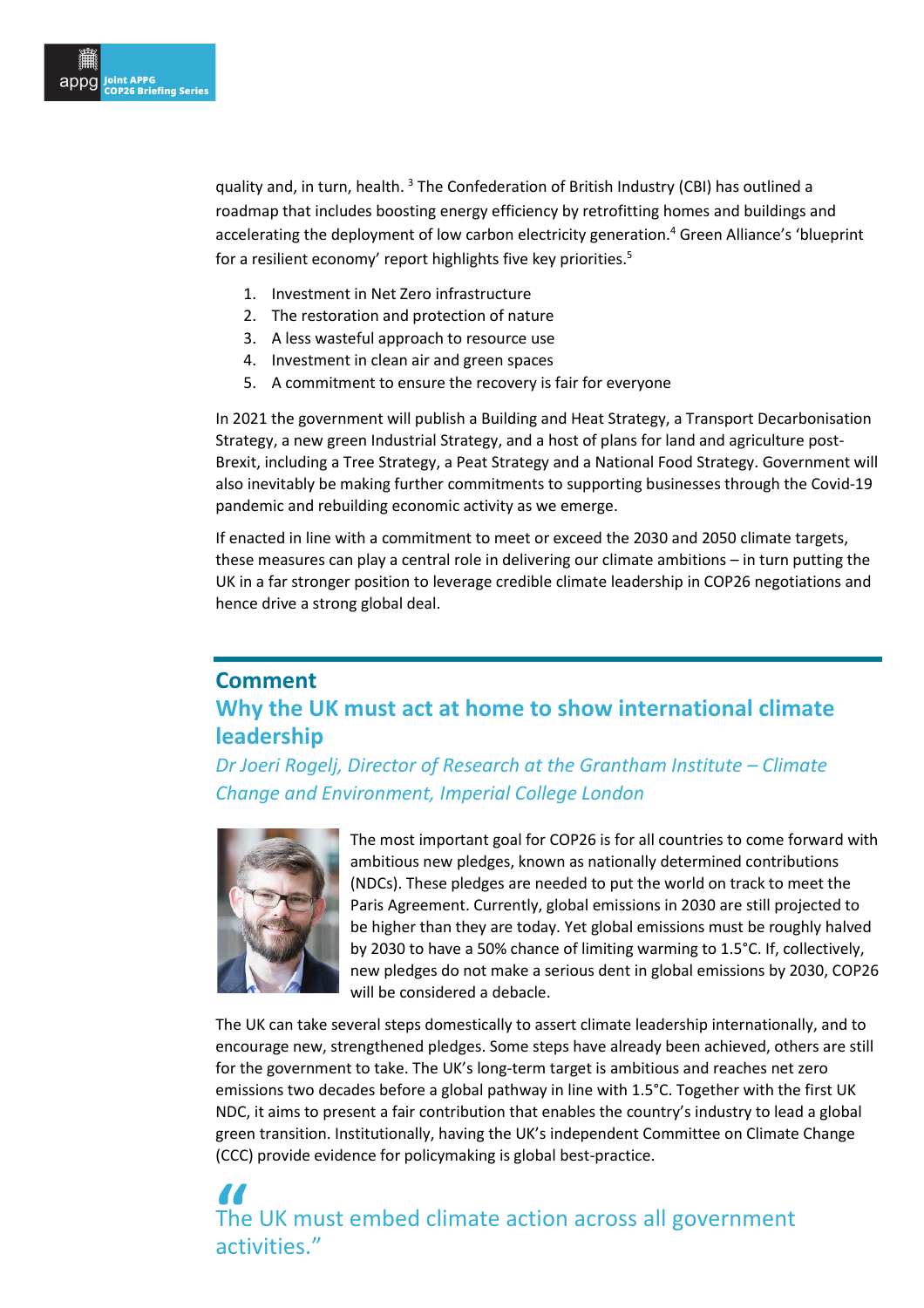The challenges of asserting international climate leadership are thus not the UK's ambitions, but their delivery. The CCC judges that the UK is not on track to meet even its older, less ambitious targets. This undermines the UK's climate credibility. Similarly, the recent reduction in official development assistance (ODA) is unfortunate and will weaken the UK's international position to engage and support countries in delivering ambitious climate policies.

The UK must embed climate action across all government activities, strategies and decisions; from development cooperation to trade negotiations, through to climate-positive COVID-19 stimulus. By doing so, the UK can lead the world's countries towards the successful COP26 outcome that is needed.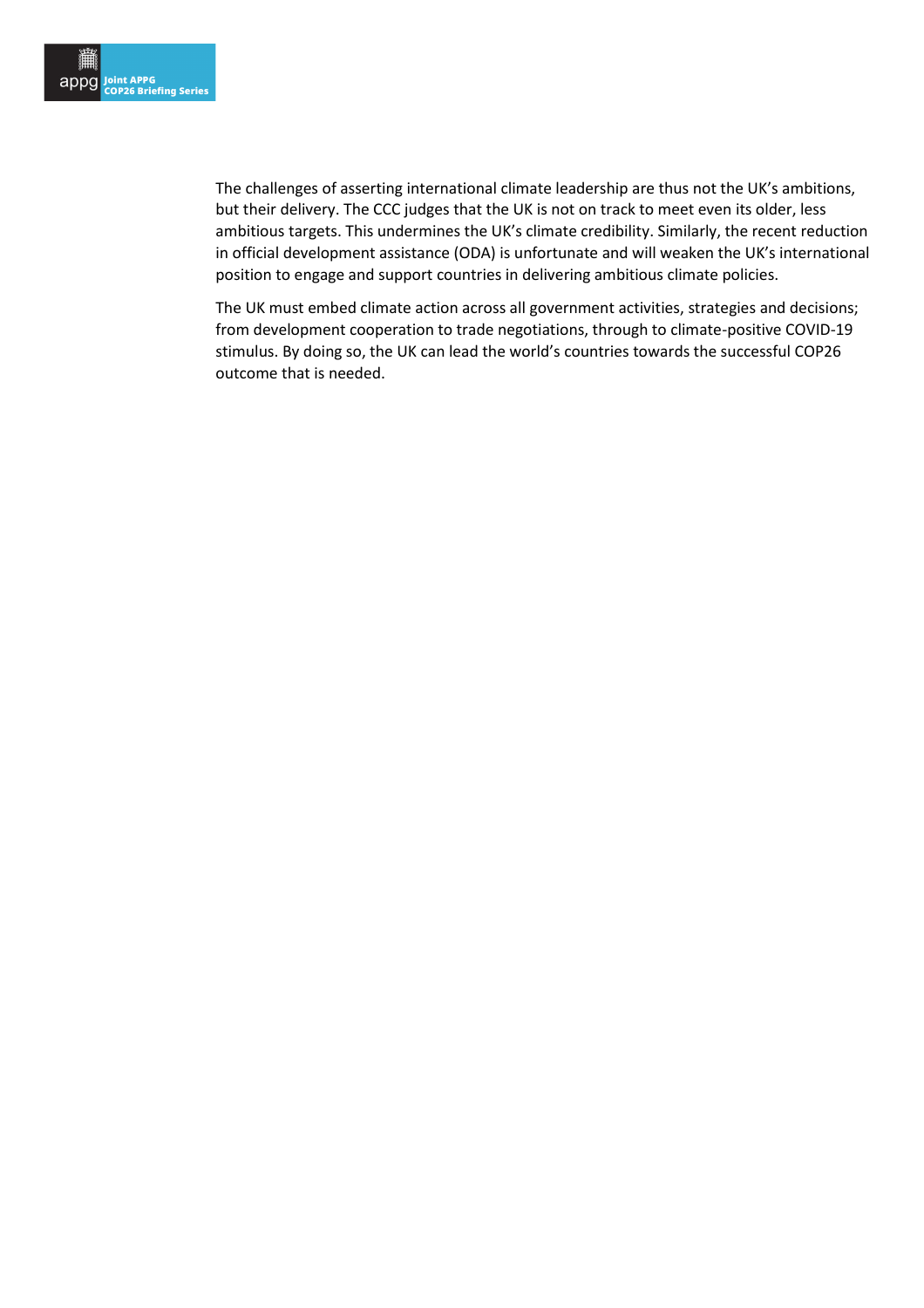## **Timeline: 2021**

*A brief, and by no means exhaustive, list of some of the key diplomatic engagement points in 2021.* 

| 25 <sup>th</sup> January                | <b>Global Commission on Adaptation: Climate Adaptation Summit</b> |
|-----------------------------------------|-------------------------------------------------------------------|
| $26^{th} - 29^{th}$<br><b>January</b>   | <b>World Economic Forum Annual Meeting</b>                        |
| $17^{th} - 30^{th}$<br><b>May</b>       | COP15 - UN Convention on Biological Diversity in Kunming, China   |
| <b>June</b>                             | G7 Summit, Carbis Bay, Cornwall                                   |
| <b>September</b>                        | <b>UK Government - Net Zero Strategy expected</b>                 |
| 14 <sup>th</sup> September              | 76 <sup>th</sup> Session of the UN General Assembly               |
| $28^{th} - 30^{th}$<br><b>September</b> | <b>Youth4Climate: Driving Ambition</b><br><b>COP Summit</b>       |
| 2 <sup>nd</sup> October                 | 30th September - Pre-COP, Milan, Italy                            |
| $30^{th} - 31^{st}$<br><b>October</b>   | G20 Summit, Rome, Italy                                           |
| $1^{st} - 12^{th}$<br><b>November</b>   | COP26 - UN Climate Summit in Glasgow, Scotland                    |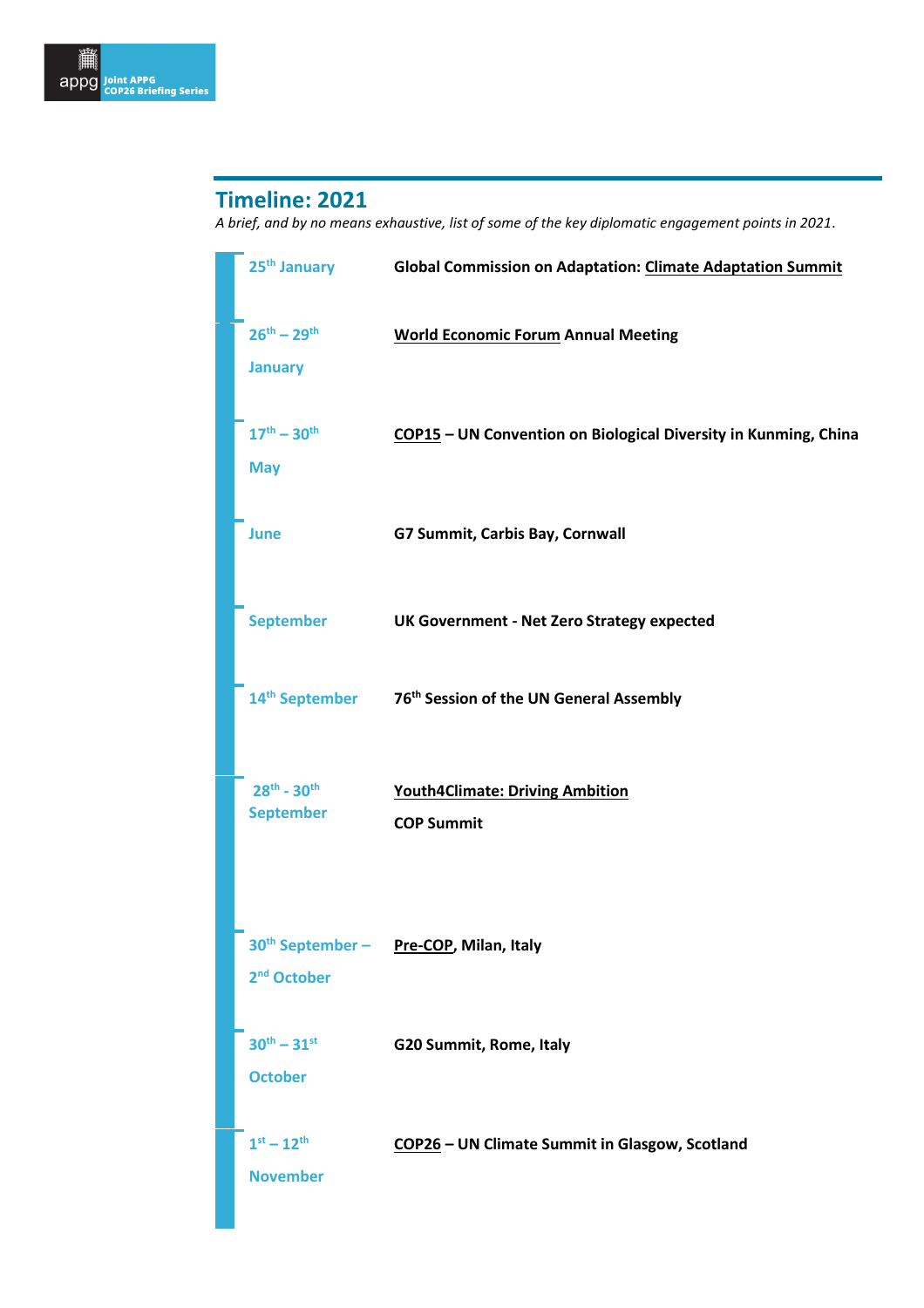### **Glossary**

**United Nations Framework Convention on Climate Change (UNFCCC)** - the international treaty under which climate negotiations take place. The treaty was signed in 1992 and entered into force in 1994.

**Conference of the Parties (COP)** - a generic term for the ultimate decision-making body of an international convention, which in the case of the UNFCCC convenes annually. Often also used to refer to the conferences where the decision-making body convenes.

**26th Conference of the Parties (COP26)** - the 26th time that the COP to the UNFCCC has convened. To be held in Glasgow in November 2021.

**The Paris Agreement** - an extension to the UNFCCC agreed at COP21 in Paris. Signatories have committed to limiting global temperature rise to well below 2 degrees celsius above preindustrial levels. Where previous efforts to reach a global agreement on emissions reduction focused on dividing the remaining carbon budget between countries, the Paris Agreement invites countries to put forward their own contributions. The intention is that these contributions will become increasingly progressive will collectively achieve the objectives of Paris Agreement.

**Paris Agreement Rulebook:** guidelines for how the Paris Agreement will operate in practice. The majority of the rulebook was agreed at COP24 in Katowice, however there are a number of outstanding issues such as the operation of market and non-market cooperation mechanisms.

**Kyoto Protocol:** The Kyoto Protocol was the first major extension to the UNFCCC, adopted in 1997. Unlike the Paris Agreement that requires emission reductions from all countries, the Kyoto Protocol only required action from industrialised countries and economies in transition.

**Intergovernmental Panel on Climate Change (IPCC):** An entirely separate entity to the UNFCCC that synthesis evidence on the trajectory and risks of climate change for policy makers. These 'Assessment Reports' are updated and released approximately every 6 years to reflect the latest evidence from a range of academic disciplines.

**Nationally Determined Contribution (NDC):** A formal commitment from a party to the Paris Agreement detailing that party's contribution towards the objectives of the Agreement. NDCs must be submitted every 5 years and must reflect the Party's 'highest possible ambition'.

**Party Groupings:** Collections of party's to the UNFCCC that share interests and objectives and coordinate their activities and negotiation positions. Groupings exist for each major geographical region alongside groupings based on socio-economic characteristics. Major groupings include the G-77 grouping of developing countries, the European Union grouping and the Small Island Developing States grouping that has been instrumental in driving more aggressive action. Party's may be members of more than one grouping.

**Global Stocktake:** Established as part of the Paris Agreement, the Global Stocktake will comprehensively assess progress towards the goals of the Paris Agreement. Stocktakes must be completed every 5 years, with the first due in 2023.

**Article 6:** Article of the Paris Agreement covering market and nonmarket cooperation mechanisms. One of the few areas of the rulebook yet to be agreed and an area that will be negotiated over at COP26.